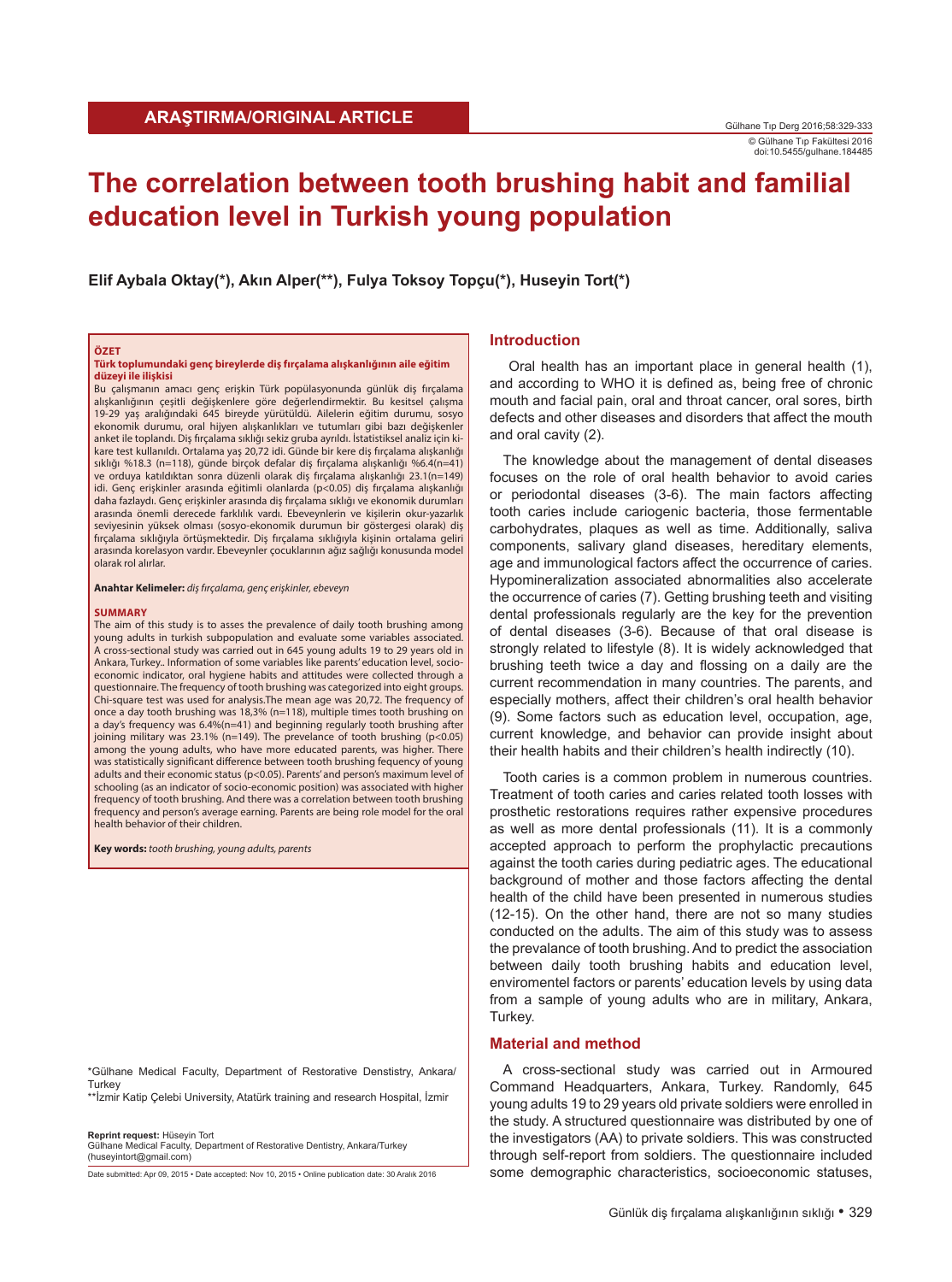education levels of the soldiers and their parents. For the oral health behaviors some questions added in the questionnaire. For the frequency of tooth brushing habits the question "How often do you normally brush your teeth?" was asked and offered eight answering alternatives: never, occasionally, once a month, once a week, more than once per week, once a day, more than once per day, started brushing after joining military. The question "How often do you visit a dentist?" indicated participants' opinion about dental health. All Datas were analyzed using the statistical package SPSS (version 12.0). We used frequencies for each category as well as its corresponding percentages. Their differences between the groups were analyzed with the Pearson Chi-square test based on the corresponding frequencies.

## **Results**

645 private soldiers responded the survey. The average age was 20.72 shown in **table 1**. Altough 284 respondents of 645 answered the "Do you brush your teeth?" question as yes, 361 of the participants' answers were no. 334 respondents had visited a dentist, 331 participants had never visited a dentist in their lifes.

The only 6.4% of all respondents reported brushing their teeth more than once a day (n=41) 30.4% (n=196) reported that they had never brushed their teeth**(Table 2a)**. 149 participants (23.1%) reported that they had begun brushing their teeth after joining military and 496 participants (76.9%) reported that they had already brushed their teeth before joining military (**Table 2b**). **Table 3** emphasis that the correlation between toothbrushing and education level. The 1.2% of the participants (n=8) had university education. The most of the participants (42.9%) in the survey had high school education (n=277), additionally 5.1% of the participants were uneducated (n=33). 36.4% of uneducated (n=12), 50.9% of high school educated (n=141) and 75% of university educated participants (n=6) were brushing their teeth. The level of education increased tooth brushing ratio (p<0.05). The increased education levels of parents affected positively tooth brushing frequency of the participants (**Table4a-b**). The parents' maximum level of schooling was higher ( $p < 0.05$ ) among those children who brushed their teeth than among those who did not.

## **Discussion**

Oral hygiene has been in the interest of people since ancient times; however, toothbrushing became available in the modern sense in the late 18<sup>th</sup> century. As a result of advances in technology and cosmetic industry, today, a wide variety of oral care products have been introduced into the market. The importance of dental hygiene has increased as a result of demonstrating the effects of oral hygiene on the general health and an increase in the knowledge of oral diseases (16). Toothbrushing is known to help to prevent some oral diseases, particularly periodontal diseases and dental caries, which are considered as public health problems (17). Toothbrushing has dental plaque removal effect in varying levels according to characteristics of toothbrush and toothbrushing duration (18).

Toothbrushing habit and frequency vary according to different cultures and geographical regions. In a study conducted on 5,401 adults representing the general population in Finland, it was determined that 59% of the subjects attended regular dental visits and 62% of the subjects brushed their teeth for 2 or more times in a day as oral health-related behaviors (19). In a study conducted on African-American school-age children in Chicago-area, it was reported that at least 80% of the children brushed their teeth at least twice daily and 98% of the children brushed their teeth at least daily (20). In Mexico, among school-age children, the rate of children brushing their teeth at least once daily was determined as 49.1% (21). In a study conducted in Israel on native Israeli children and on immigrant children from Ethiopia (49-82 months), the rates of children brushing their teeth at least once daily were reported as 65% and 45%, respectively (22). In the present study, while the rate of adult males brushing their teeth at least once daily was 24.7%, the rate of those brushing their teeth more than once daily was 6.4% and the rate of those not brushing their teeth was 30.4%. In addition to the low rates of toothbrushing in our study group, the fact that 23.1% of the males started to brush their teeth after attending military service indicated the lack of knowledge and habit in the general population.

The factors affecting oral hygiene-related behavior as well as toothbrushing include sociodemographic factors, education level, and gender (23). Moreover, levels of sense of coherence (SOC) have been suggested to be higher in individuals with better oral health status and oral health-related behaviors (24). A study on 4,131 adults in Finland demonstrated that SOC might be a determinant of the frequency and quality of toothbrushing (25). In a nationally representative study in Finland conducted on 4,156 adults, the subjects belonging to the lowest cynical hostility level were more frequently brushed their teeth and had better oral hygiene than those belonging to the highest cynical hostility level (26). Moreover, that particular study suggested that this relationship of cynical hostility with toothbrushing frequency and oral hygiene was also partly dependent on education level (26). In Turkey, in a study conducted on 1,200 adults in Istanbul, oral health control beliefs were found to be significantly associated with selfrated oral health, socio-demographic factors, and oral health behaviors (27). Moreover, in the multivariate analysis, higher Internal beliefs were determined to be associated with female gender, younger age, higher socioeconomic status, more frequent daily toothbrushing, and regular dental check-ups, whereas higher Chance beliefs were found to be associated with older age, lower educational level, lower socioeconomic status, low toothbrushing frequency, and symptom-orientated dental attendance (27). The Results of that particular study demonstrated that the association between socioeconomic status, education, and health was partially mediated by control beliefs (27).

Many studies have reported that gender influences oral hygiene-related behaviors (21, 28-31). A study performed on young adults (age range, 20-29 years; 245 males and 282 females) revealed that females had better oral health behavior and reported a significantly higher rate of good behavior in females than in males in each oral health behavior item (toothbrushing frequency, using dental floss, dental checkups) (28). In a study conducted on adolescents (n=237) in Lithuania, dental plaque level was found to be associated with socioeconomic status, number of children in family, and toothbrushing frequency, whereas toothbrushing frequency was determined to be associated with gender, socioeconomic status, and external locus of control (29). In Iran, toothbrushing frequency was determined to be significantly higher in girls than in boys (30). The present study group being composed of only males ruled out the confounding effect of gender in the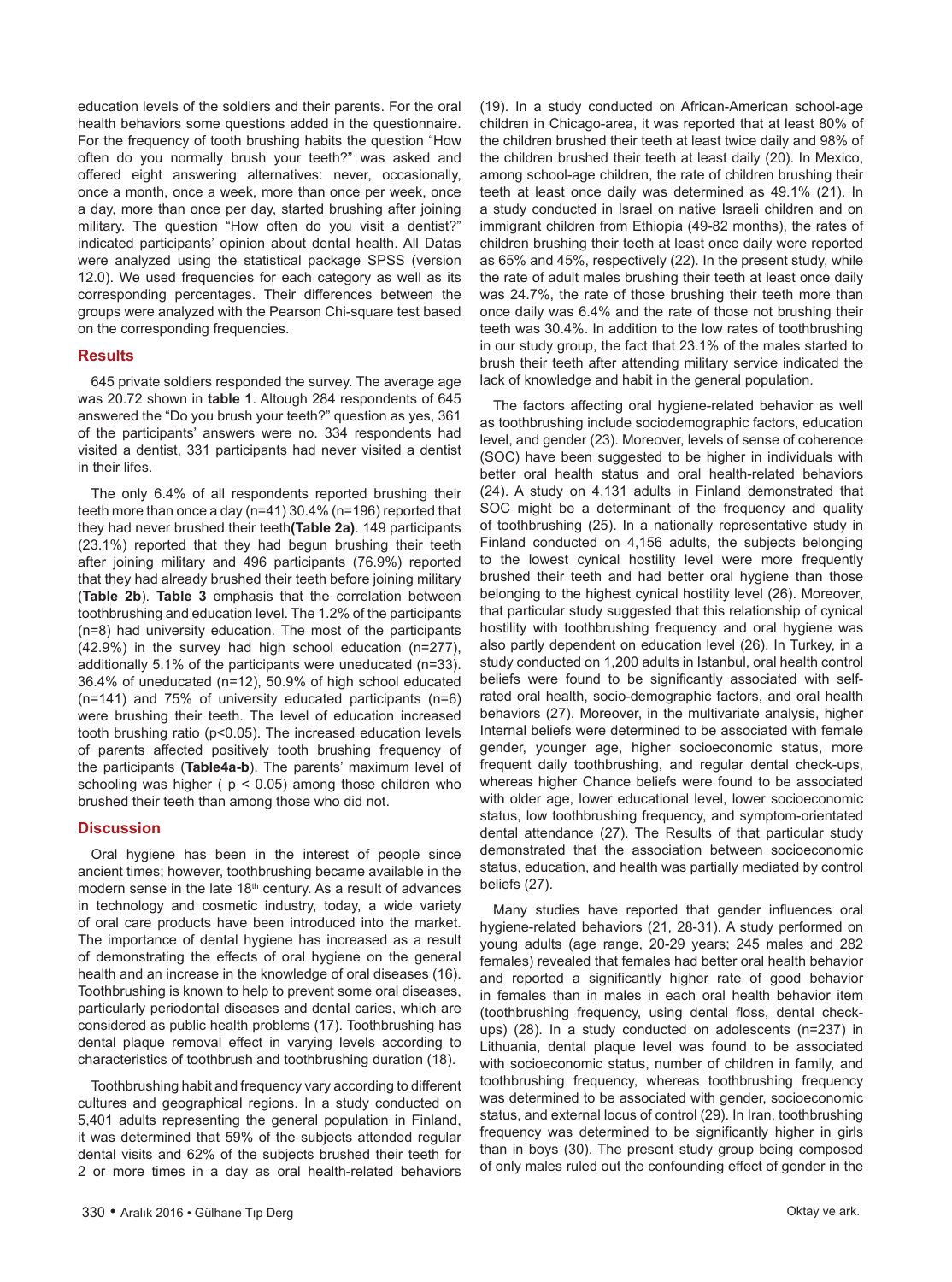evaluation regarding toothbrushing frequency.

Education level is also one of the factors found to be effective on toothbrushing frequency (19, 26, 31). In a study conducted on general population in Finland, socioeconomic status (parenteral education) in childhood and socioeconomic status (educational and income level) in adulthood were reported to be effective on tooth retention (19). In Mexico, the study conducted on school-age children (n=1,373) demonstrated that girls and children having mothers with high education level brushed their teeth more frequently (31). In Iran, a study performed on adolescents (n=1,049) reported that education level was not significant as an independent predictor of toothbrushing frequency (30). In that particular study, toothbrushing frequency was found to be significantly associated with the education level of father but not with the education level of mother (30). Toothbrushing frequency as a component of health-related life style in adolescence has been reported to be a predictor of education level in adulthood. In Finland, in a long-term study including nationally representative samples of 12- to 16-year-old children, high tooth brushing frequency was found to be a predictor of education level between the ages 27 and 33 years (32). In another long-term study conducted on children demonstrated that toothbrushing frequency also varied in association with the changes in oral health-related knowledge and attitudes (33). In that particular study, it was concluded that long-term interventions instead of short-term interventions should be planned for oral health promotion (33). Similar to the above-mentioned studies, the present study also determined that as the education level of individual increased, toothbrushing frequency also increased. Additionally, the education level of mother and father was also found to be effective on toothbrushing frequency.

In conclusion, in the present evaluation conducted on young, adult male military population, toothbrushing frequency was found to be low. Moreover, an association was determined between toothbrushing frequency and education level. Education interventions should be planned for oral hygiene that is an important public health problem.

| Table1. Age frequencies of the participants. |                  |                |  |  |  |
|----------------------------------------------|------------------|----------------|--|--|--|
| Age                                          | <b>Frequency</b> | <b>Percent</b> |  |  |  |
| 19                                           | $\overline{1}$   | 0,2            |  |  |  |
| 20                                           | 452              | 70,1           |  |  |  |
| 21                                           | 76               | 11,8           |  |  |  |
| 22                                           | 44               | 6,8            |  |  |  |
| 23                                           | 36               | 5,6            |  |  |  |
| 24                                           | 18               | 2,8            |  |  |  |
| 25                                           | 4                | 0,6            |  |  |  |
| 26                                           | 6                | 0,9            |  |  |  |
| 27                                           | $\overline{2}$   | 0,3            |  |  |  |
| 28                                           | $\overline{4}$   | 0,6            |  |  |  |
| 29                                           | $\overline{2}$   | 0,3            |  |  |  |
| Mean                                         | <b>Total</b>     | <b>Total</b>   |  |  |  |
| 20,72                                        | 645              | 100            |  |  |  |
|                                              |                  |                |  |  |  |

| Table 2a. Frequency of the tooth brushing habits. |           |         |  |  |
|---------------------------------------------------|-----------|---------|--|--|
|                                                   | Frequency | Percent |  |  |
| <b>Never</b>                                      | 345       | 53,5    |  |  |
| Once a month                                      | 13        | 2       |  |  |
| Once a week                                       | 37        | 5.7     |  |  |
| More than once a week                             | 56        | 8.7     |  |  |
| Once a day                                        | 118       | 18,3    |  |  |
| More than once a day                              | 41        | 6.4     |  |  |
| Rarely                                            | 35        | 5.4     |  |  |
| Total                                             | 645       | 100     |  |  |
|                                                   |           |         |  |  |

**Table 2b.** Begining of the tooth brushing habits.

|                                                                                         | Frequency Percent |      |
|-----------------------------------------------------------------------------------------|-------------------|------|
| Tooth brushing habits before joining<br>military<br>Tooth brushing habits after joining | 496               | 76.9 |
| military                                                                                | 149               | 23.1 |
| <b>Total</b>                                                                            | 645               | 100  |
|                                                                                         |                   |      |

**Table 3.** Results of brushing frequency associated with participants' education levels and *p* value.

|                                                 |                      |                             | <b>Brushing Teeth</b> |                |              |
|-------------------------------------------------|----------------------|-----------------------------|-----------------------|----------------|--------------|
|                                                 |                      |                             | <b>No</b>             | <b>Yes</b>     | <b>Total</b> |
|                                                 | uneducated Count     |                             | 21                    | 12             | 33           |
|                                                 |                      | % within brushing frequency | 63.6%                 | 36.4%          | 100%         |
|                                                 |                      | % within education level    | 5.8%                  | 4.2%           | 5.1%         |
|                                                 | lettered             | Count                       | 10                    | $\overline{2}$ | 12           |
|                                                 |                      | % within brushing frequency | 83.3%                 | 16.7%          | 100%         |
|                                                 |                      | % within education level    | 2.8%                  | $0.7\%$        | 1.9%         |
|                                                 | elementary<br>school | Count                       | 132                   | 56             | 188          |
|                                                 |                      | % within brushing frequency | 70.2%                 | 29.8%          | 100%         |
|                                                 |                      | % within education level    | 36.6%                 | 19.7% 29.1%    |              |
|                                                 | secondary<br>school  | Count                       | 46                    | 39             | 85           |
| <b>Education Level</b>                          |                      | % within brushing frequency | 54.1%                 | 45.9%          | 100%         |
|                                                 |                      | % within education level    | 12.7%                 | 13.7%          | 13.2%        |
|                                                 | high school Count    |                             | 136                   | 141            | 277          |
|                                                 |                      | % within brushing frequency | 49.1%                 | 50.9%          | 100%         |
|                                                 |                      | % within education level    | 37.7%                 | 49.6% 42.9     |              |
|                                                 | junior<br>college    | Count                       | 14                    | 28             | 42           |
|                                                 |                      | % within brushing frequency | 33.3%                 | 66.7%          | 100%         |
|                                                 |                      | % within education level    | 3.9%                  | 9.9%           | 6.5%         |
|                                                 | university           | Count                       | $\overline{2}$        | 6              | 8            |
|                                                 |                      | % within brushing frequency | 25%                   | 75%            | 100%         |
|                                                 |                      | % within education level    | 0.6%                  | 2.1%           | 1.2%         |
|                                                 |                      | Count                       | 361                   | 284            | 645          |
| TOTAL                                           |                      | % within brushing frequency | 56%                   | 44%            | 100%         |
|                                                 |                      | % within education level    | 100%                  | 100%           | 100%         |
| Participants' education level ~tooth brushing / |                      |                             | 000                   |                |              |

**Pearson Chi-Square;** *p* **value** *<sup>p</sup>***= .000**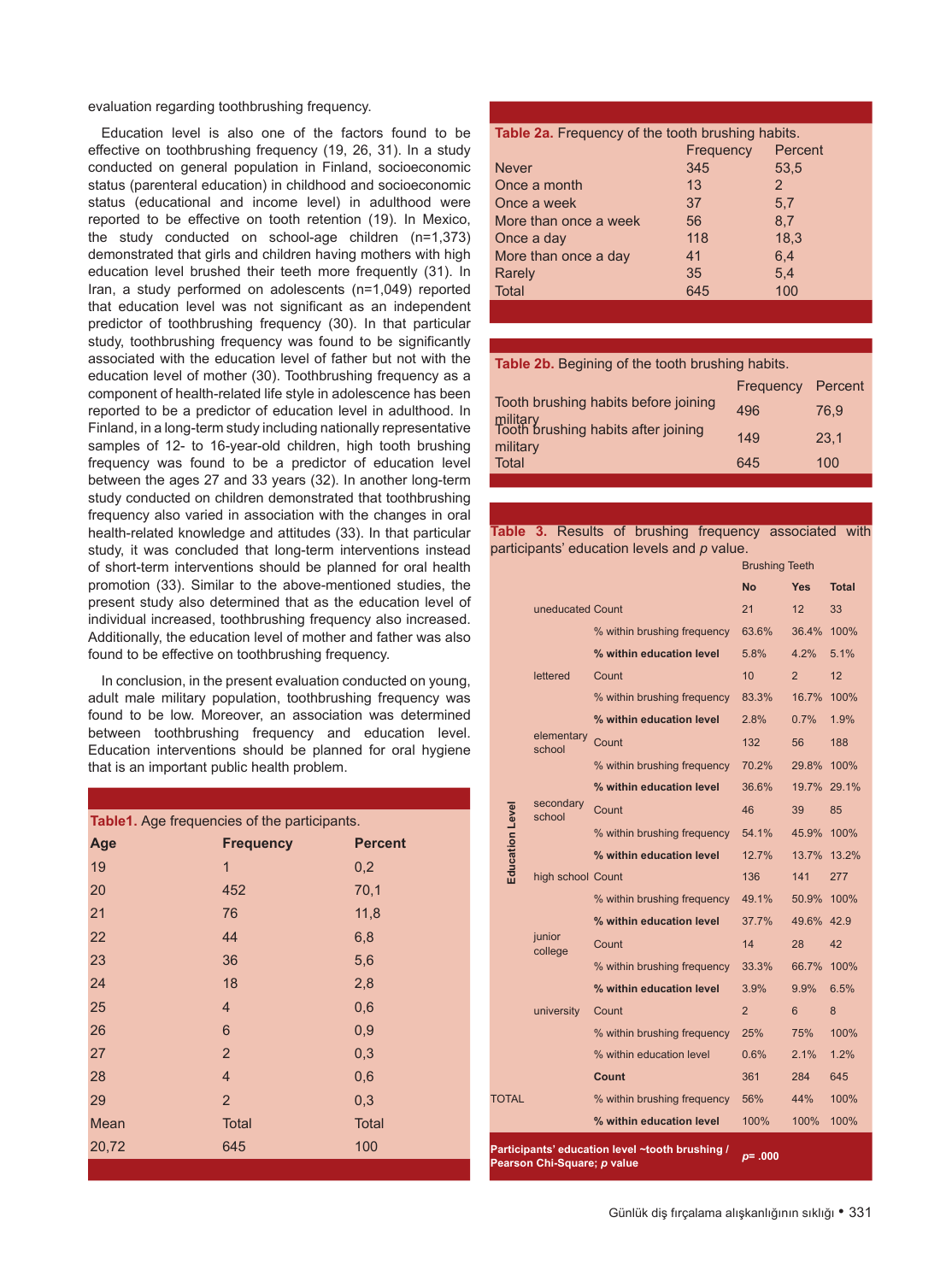|                          |                                          |                                          | <b>Brushing Teeth</b> |       |       |
|--------------------------|------------------------------------------|------------------------------------------|-----------------------|-------|-------|
|                          | uneducated Count<br>elementary<br>school |                                          | <b>No</b>             | Yes   | Total |
|                          |                                          |                                          | 142                   | 76    | 218   |
|                          |                                          | % within brushing                        | 65.1%                 | 34.9% | 100%  |
|                          |                                          | frequency<br>% within education          | 39.3%                 | 26.8% | 33.8% |
|                          |                                          | level                                    |                       |       |       |
|                          |                                          | Count                                    | 198                   | 153   | 351   |
|                          |                                          | % within brushing                        | 56.4%                 | 43.6% | 100%  |
|                          | secondary                                | frequency<br>% within education          | 54.8%                 | 53.9% | 54.4% |
|                          |                                          | level<br>Count                           | 15                    | 24    | 39    |
|                          | school                                   | % within brushing                        | 56.4%                 | 61.5% | 100%  |
|                          |                                          | frequency<br>% within education          |                       |       |       |
|                          |                                          | level                                    | 54.8%                 | 8.5%  | 6%    |
|                          | high school Count<br>junior              |                                          | $\overline{4}$        | 18    | 22    |
|                          |                                          | % within brushing                        | 18.2%                 | 81.8% | 100%  |
| Mothers' education level |                                          | frequency<br>% within education          | 1.1%                  | 6.3%  | 3.4%  |
|                          |                                          | level<br>Count                           | $\overline{2}$        | 10    | 12    |
|                          | college                                  | % within brushing                        | 16.7%                 | 83.3% | 100%  |
|                          |                                          | frequency<br>% within education          |                       |       |       |
|                          |                                          | level                                    | 0.6%                  | 3.5%  | 1.9%  |
|                          | university                               | Count                                    | $\overline{0}$        | 3     | 3     |
|                          |                                          | % within brushing<br>frequency           | $0\%$                 | 100%  | 100%  |
|                          |                                          | % within education level 0%              |                       | 1.1%  | 0.5%  |
|                          |                                          | Count                                    | 361                   | 284   | 645   |
| TOTAL                    |                                          | % within brushing<br>frequency           | 56%                   | 44%   | 100%  |
|                          |                                          | % within education level 100%            |                       | 100%  | 100%  |
|                          | / Pearson Chi-Square: p value            | Mother's education level ~tooth brushing | 000. = a              |       |       |

**Table 4a.** Results of brushing frequency associated with mothers' education levels of the participants and *p* value.

# **References**

- 1. World Health Organization. Oral health promotion: an essential element of a health-promoting school. In: WHO Information Series on School Health. Geneva: World Health Organization; 2003: Document11.
- 2. World Health Organization. What is Oral Health? Fact Sheet. Geneva: WHO; 2007.
- 3. Löe H. Oral hygiene in the prevention of caries and periodontal disease. International dental journal 2000; 50(3), 129-139.
- 4. Teng HC, Lee CH, Hung HC, Tsai CC, Chang YY, Yang YHC, Wu YM. Lifestyle and psychosocial factors associated with chronic periodontitis in Taiwanese adults. Journal of periodontology 2003; 74(8), 1169- 1175.
- 5. Sanders AE, Spencer AJ, Slade GD. Evaluating the role of dental behaviour in oral health inequalities. Community dentistry and oral epidemiology 2006; 34(1), 71-79.
- 6. Augner R. Tooth brushing as routine behaviour. Int Dent J 2007; 57:364-376.
- 7. Koch G, Hallonsten AL, Ludvigsson N, Hansson BO, Hoist A, Ullbro C. Epidemiologic study of idiopathic enamel hypomineralization in permanent teeth of Swedish children. Community dentistry and oral epidemiology 1987; 15(5), 279-285.
- 8. Pine CM, Adair PM, Petersen PE, Douglass C, Burnside G, Nicoll AD, Williams S. Developing explanatory models of health inequalities in childhood dental caries. Community dental health 2004; 21(1 Suppl), 86-95.
- 9. Case A, Paxson C. Parental behavior and child health. Health Affairs 2002; 21(2), 164-178.
- 10. Wigen TI, Wang NJ. Parental influences on dental caries development in preschool children. An overview with emphasis on recent Norwegian research. Norsk epidemiologi 2012; 22(1).

|                       |                                                                                      | Table 4b. Results of brushing frequency associated with fathers' education levels of the participants. |                |                |              |
|-----------------------|--------------------------------------------------------------------------------------|--------------------------------------------------------------------------------------------------------|----------------|----------------|--------------|
|                       | <b>Brushing Teeth</b>                                                                |                                                                                                        |                |                |              |
|                       |                                                                                      |                                                                                                        | <b>No</b>      | Yes            | <b>Total</b> |
| Fathers'<br>education | uneducated                                                                           | Count                                                                                                  | 59             | 28             | 87           |
| level                 |                                                                                      | % within brushing frequency                                                                            | 67.8%          | 32.2%          | 100%         |
|                       |                                                                                      | % within education level                                                                               | 16.3%          | 9.9%           | 13.May       |
|                       | elementary school                                                                    | Count                                                                                                  | 232            | 152            | 384          |
|                       |                                                                                      | % within brushing frequency                                                                            | 60.4%          | 39.6%          | 100%         |
|                       |                                                                                      | % within education level                                                                               | 64.3%          | 53.5%          | 59.5%        |
|                       | secondary school                                                                     | Count                                                                                                  | 45             | 44             | 89           |
|                       |                                                                                      | % within brushing frequency                                                                            | 50.6%          | 49.4%          | 100%         |
|                       |                                                                                      | % within education level                                                                               | 12.5%          | 15.5%          | 13.8%        |
|                       | high school                                                                          | Count                                                                                                  | 17             | 29             | 46           |
|                       |                                                                                      | % within brushing frequency                                                                            | 37%            | 63%            | 100%         |
|                       |                                                                                      | % within education level                                                                               | 4.7%           | 10.2%          | 7.1%         |
|                       | junior college                                                                       | Count                                                                                                  | 6              | 24             | 30           |
|                       |                                                                                      | % within brushing frequency                                                                            | 20%            | 80%            | 100%         |
|                       |                                                                                      | % within education level                                                                               | 1.7%           | 8.5%           | 4.7%         |
|                       | university                                                                           | Count                                                                                                  | $\overline{2}$ | $\overline{7}$ | 9            |
|                       |                                                                                      | % within brushing frequency                                                                            | 22.2%          | 77.8%          | 100%         |
|                       |                                                                                      | % within education level                                                                               | 0.6%           | 2.5%           | 1.4%         |
|                       |                                                                                      | Count                                                                                                  | 361            | 284            | 645          |
| <b>TOTAL</b>          |                                                                                      | % within brushing frequency                                                                            | 56%            | 44%            | 100%         |
|                       |                                                                                      | % within education level                                                                               | 100%           | 100%           | 100%         |
|                       | Father's education level ~tooth brushing / Pearson Chi-Square; p value<br>$p = .000$ |                                                                                                        |                |                |              |